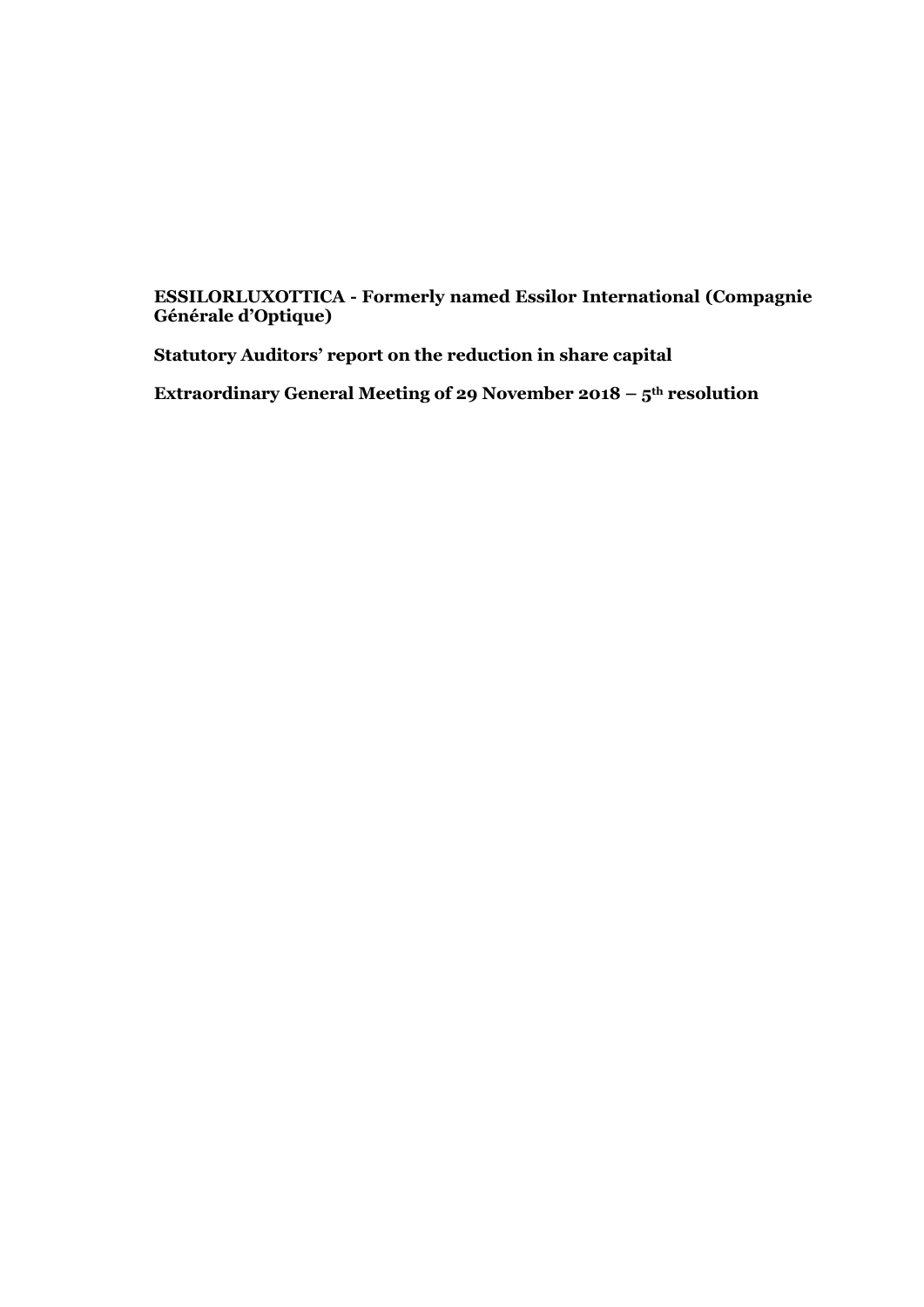**PricewaterhouseCoopers Audit Mazars**

63, rue de Villiers 92208 Neuilly-sur-Seine France

61, rue Henri Regnault 92400 Courbevoie France

### **Statutory Auditors' report on the reduction in share capital**

#### **Extraordinary General Meeting of 29 November 2018 – 5th resolution**

*This is a translation into English of the statutory auditors' report issued in French and is provided solely for the convenience of English speaking readers. This report should be read in conjunction with, and construed in accordance with, French law and professional auditing standards applicable in France.*

#### **ESSILORLUXOTTICA - Formerly named Essilor International (Compagnie Générale d'Optique)**

147, rue de Paris 94220 Charenton-le-Pont France

To the Shareholders,

In our capacity as Statutory Auditors of EssilorLuxottica and in compliance with the provisions of Article L.225-209 of the French Commercial Code *(Code de commerce)*, applicable in the event of a reduction in share capital by cancellation of shares, we hereby report to you on our assessment of the reasons for and conditions of the planned reduction in share capital.

The Board of Directors proposes that the shareholders grant it full powers, for a 26-month period from the date of this Meeting, to cancel Company shares that it has acquired under the share purchase authorisations granted to it by the Shareholders' Meetings, up to a maximum of 10% of the share capital per 24-month period, in accordance with the provisions of Article L.225-209.

We performed the procedures that we deemed necessary in accordance with professional standards applicable in France to such engagements. These procedures consisted in verifying that the reasons for and conditions of the planned reduction in share capital, which would not affect shareholder equality, comply with the applicable legal provisions.

We have no matters to report on the reasons for and conditions of the planned share capital reduction.

Neuilly-sur-Seine and Courbevoie, 8 November 2018

The Statutory Auditors

PricewaterhouseCoopers Audit Mazars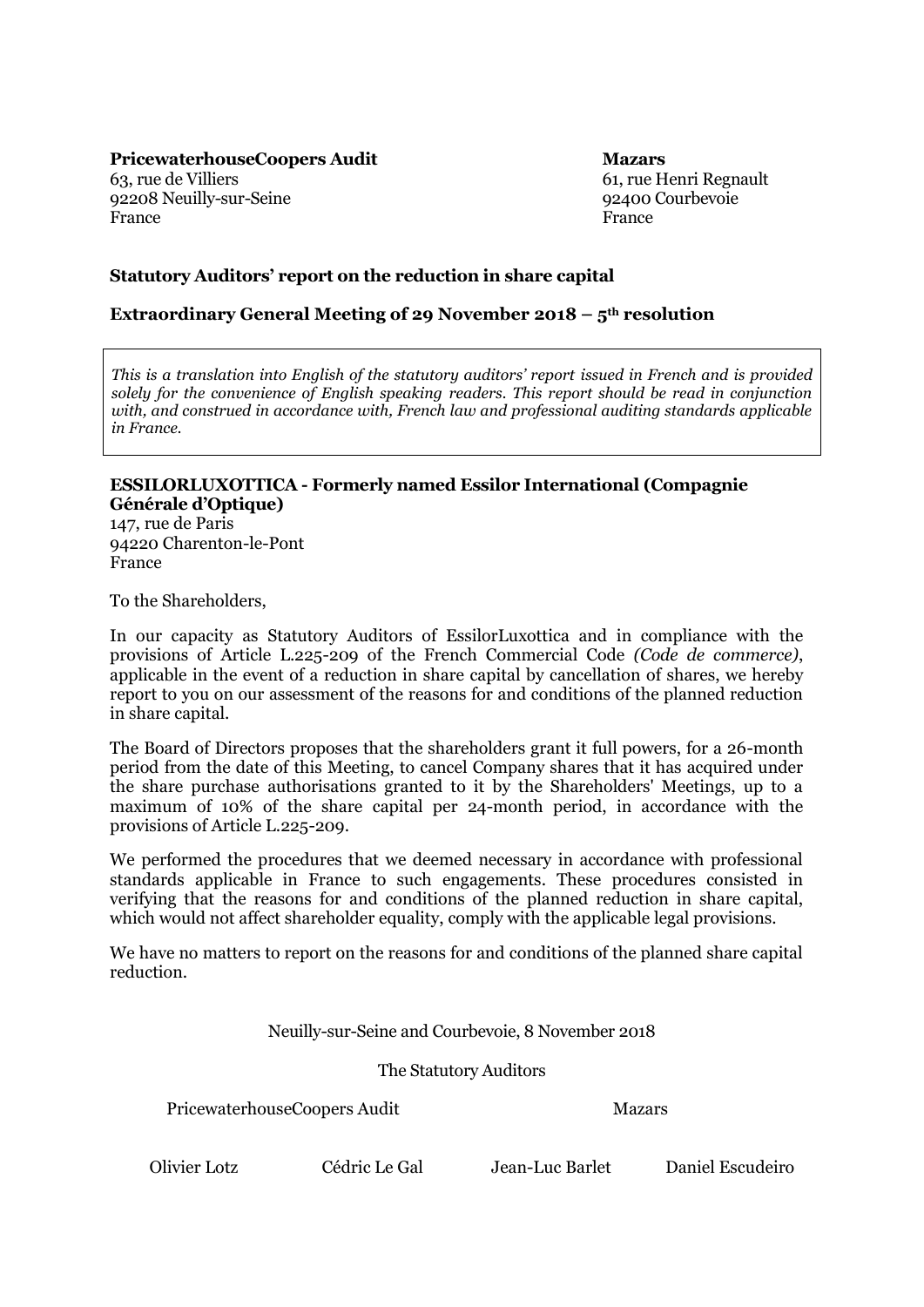# **ESSILORLUXOTTICA - Formerly named Essilor International (Compagnie Générale d'Optique)**

**Statutory Auditors' report on the increase in capital reserved for the members of a Company Share Savings Plan (PEE)**

**Extraordinary General Meeting of 29 November 2018 – 6th resolution**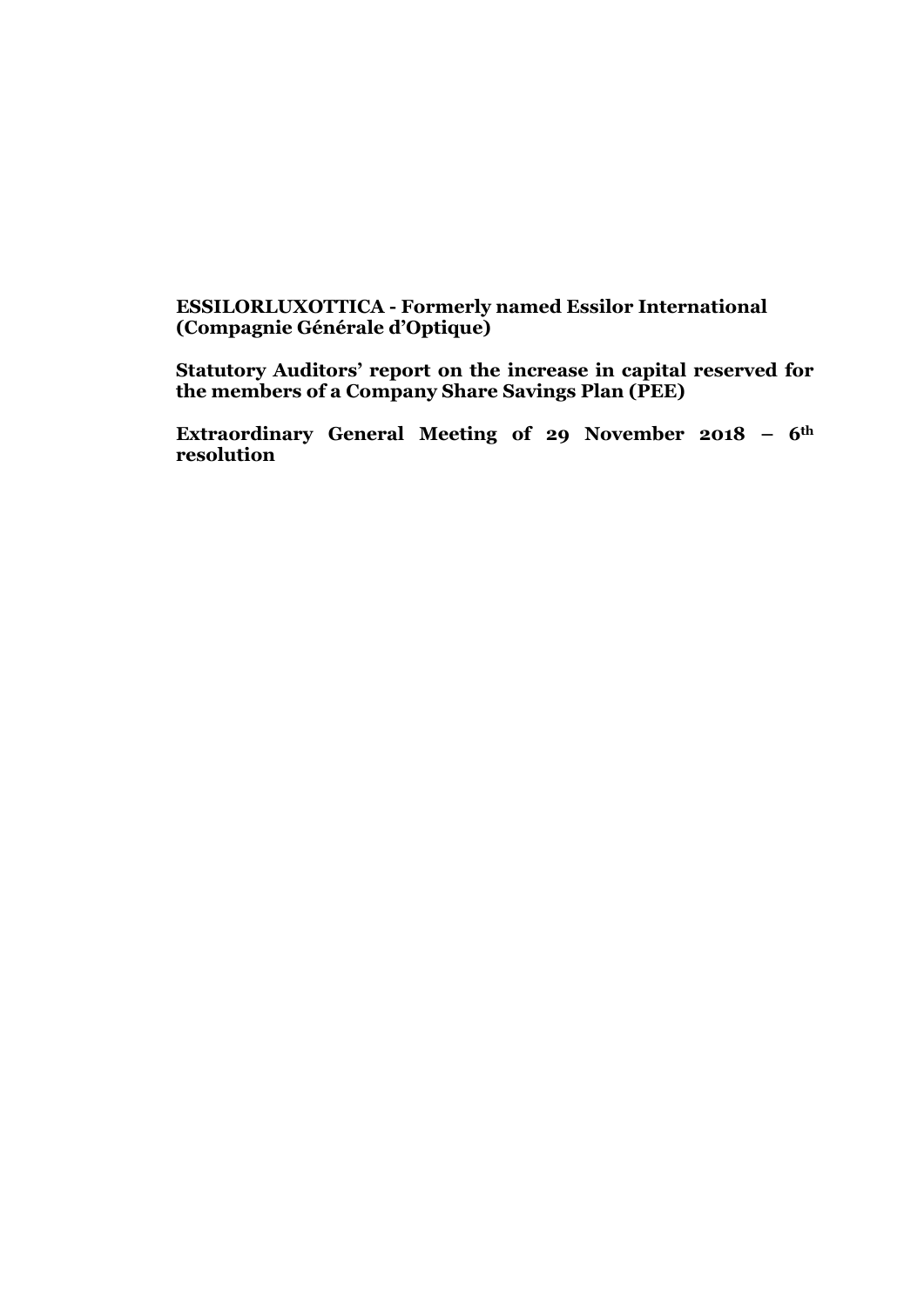61, rue Henri Regnault 92400 Courbevoie France

# **Statutory Auditors' report on the increase in capital reserved for the members of a Company Share Savings Plan (PEE)**

**Extraordinary General Meeting of 29 November 2018 – 6th resolution**

*This is a translation into English of the statutory auditors' report issued in French and is provided solely for the convenience of English speaking readers. This report should be read in conjunction with, and construed in accordance with, French law and professional auditing standards applicable in France.*

#### **ESSILORLUXOTTICA - Formerly named Essilor International (Compagnie Générale d'Optique)**

147, rue de Paris 94220 Charenton-le-Pont France

To the Shareholders,

In our capacity as Statutory Auditors of EssilorLuxottica, and in compliance with Articles L.225-135 *et seq.* of the French Commercial Code *(Code de commerce)*, we hereby report to you on the proposed delegation of authority to the Board of Directors to decide an increase in capital reserved for employees, and eligible corporate officers and former employees, who are members of a Company Share Savings Plan (PEE) of EssilorLuxottica or any companies related to it within the meaning of Article L.225-180 of the French Commercial Code, by issuing shares (without preferential subscription rights) up to a limit of 0.5% of the capital of EssilorLuxottica as at the date of issue, which is submitted to you for approval.

This increase in capital is submitted for shareholder approval in accordance with the provisions of Article L.225-129-6 of the French Commercial Code and Articles L.3332-18 *et seq.* of the French Labour Code *(Code du travail)*.

On the basis of its report, the Board of Directors proposes that the shareholders delegate to it, for a 26-month period from the date of this Meeting, the authority to decide an increase in capital and to cancel their preferential subscription rights in respect of the ordinary shares to be issued. The Board of Directors would be responsible for setting the final terms and conditions of this operation.

It is the responsibility of the Board of Directors to prepare a report in accordance with Articles R.225-113 and R.225-114 of the French Commercial Code. It is our responsibility to express an opinion on the fairness of the information taken from the financial statements, on the proposed cancellation of preferential subscription rights and on other information relating to this issue, presented in this report.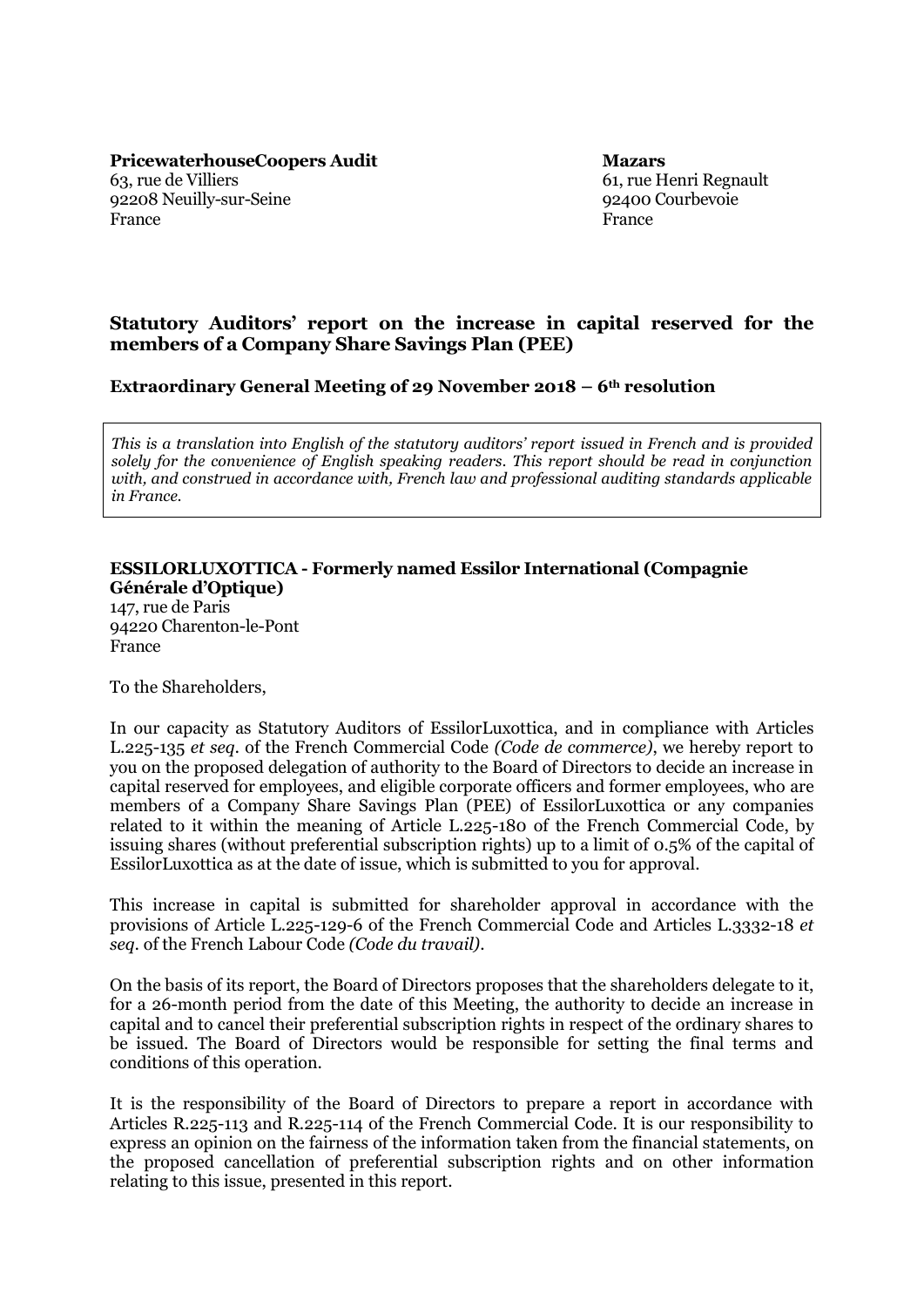**ESSILORLUXOTTICA - Formerly named Essilor International (Compagnie Générale d'Optique))** *Statutory Auditors' report on the increase in capital reserved for the members of a Company Share Savings Plan (PEE)* **Page 3**

We performed the procedures that we deemed necessary in accordance with professional standards applicable in France to such engagements. These procedures consisted in verifying the information contained in the Board of Directors' report pertaining to this operation and the methods used to set the issue price of the shares.

Subject to a subsequent examination of the terms and conditions of the proposed increase in capital, we have no matters to report as regards the methods used to set the issue price of the ordinary shares to be issued given in the Board of Directors' report.

Since the final terms and conditions under which the increase in capital would be carried out have not been set, we do not express an opinion on those or, consequently, on the proposed cancellation of shareholders' preferential subscription rights.

In accordance with Article R.225-116 of the French Commercial Code, we will prepare an additional report if and when the Board of Directors uses this delegation of authority.

Neuilly-sur-Seine and Courbevoie, 8 November 2018

The Statutory Auditors

PricewaterhouseCoopers Audit Mazars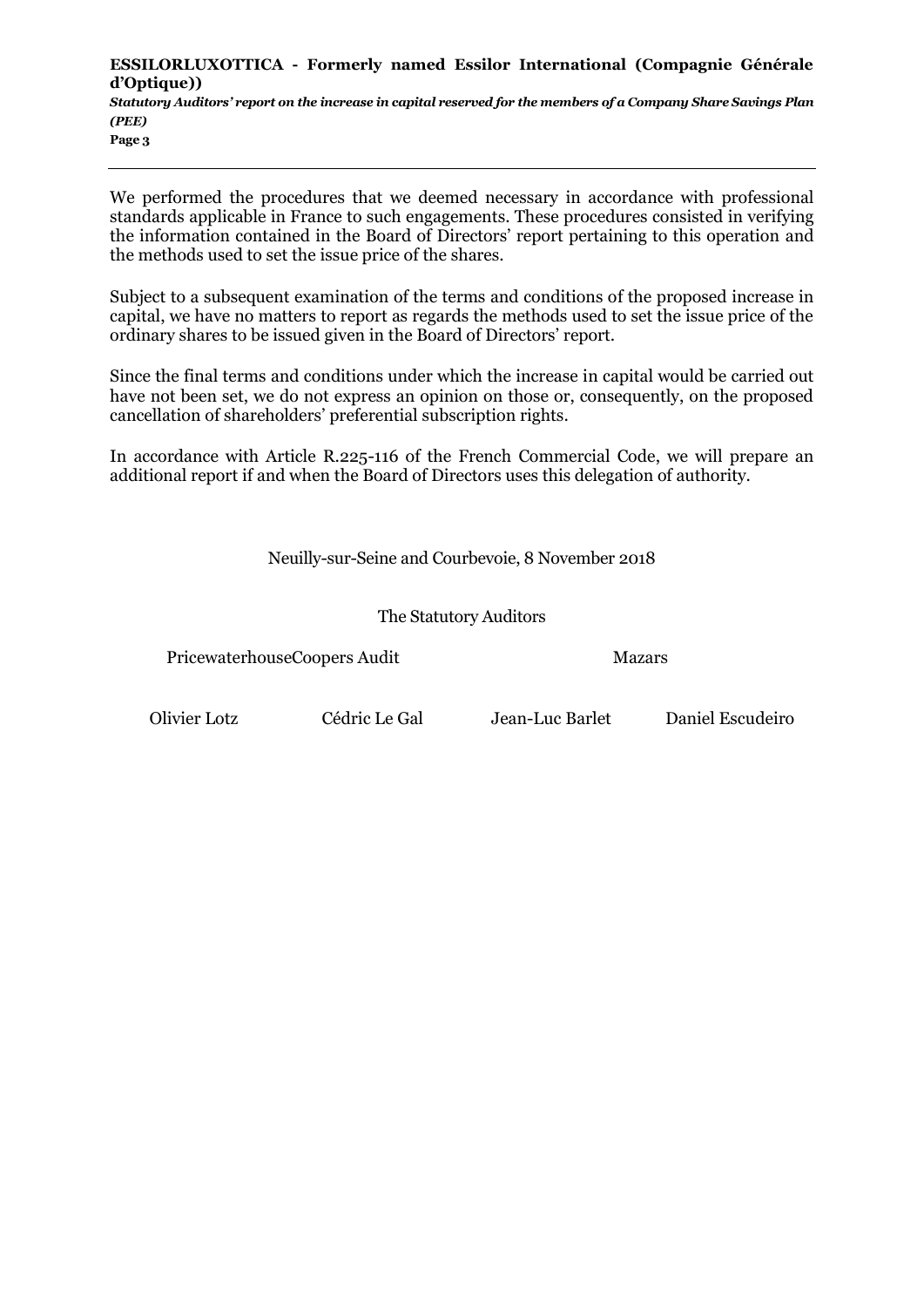**ESSILORLUXOTTICA - Formerly named Essilor International (Compagnie Générale d'Optique)**

**Statutory Auditors' report on the authorisation to proceed with the award of free existing shares**

**Extraordinary General Meeting of 29 November 2018 – 7th resolution**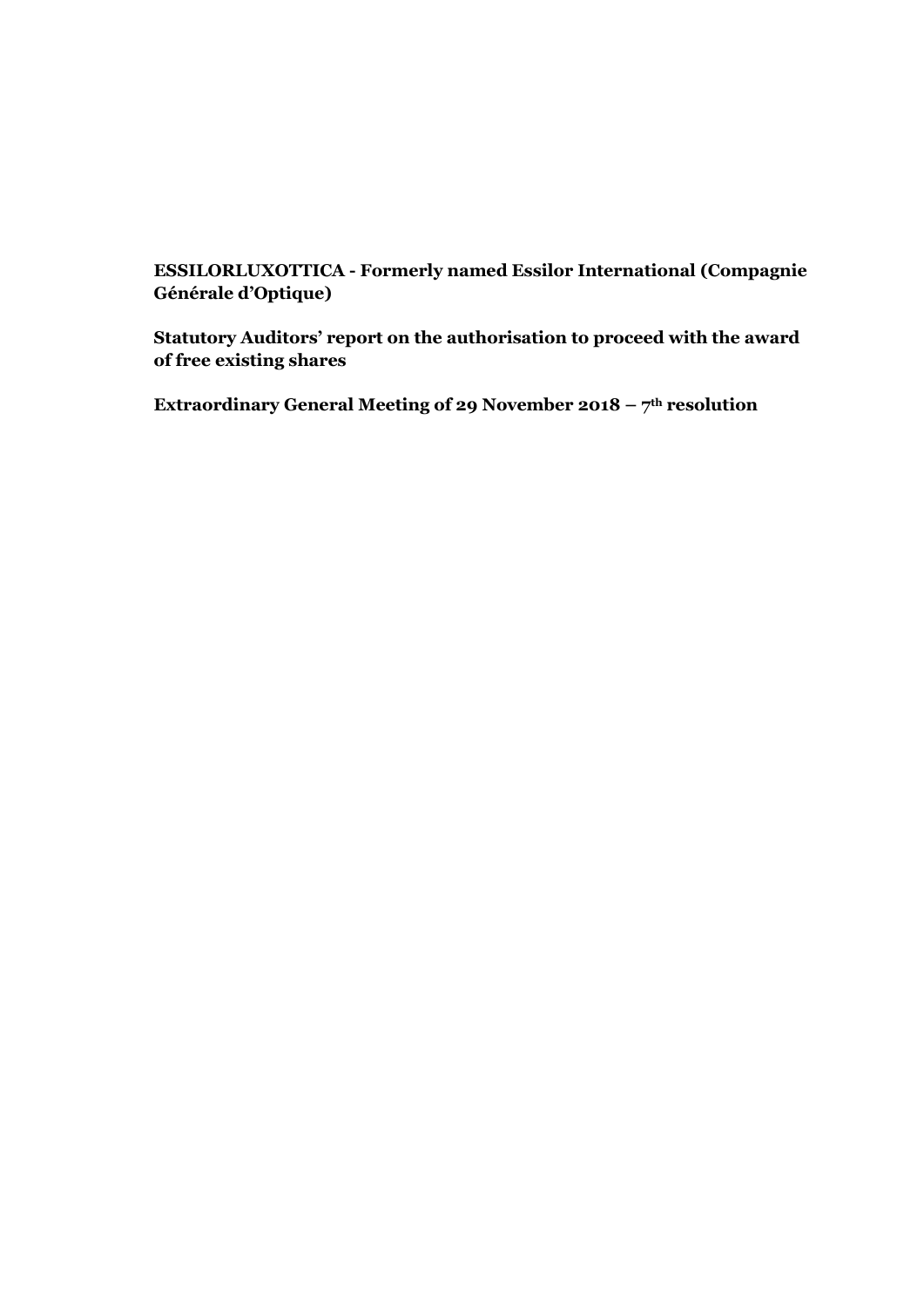61, rue Henri Regnault 92400 Courbevoie France

# **Statutory Auditors' report on the authorisation to proceed with the award of free existing shares**

### **Extraordinary General Meeting of 29 November 2018 – 7th resolution**

*This is a translation into English of the statutory auditors' report issued in French and is provided solely for the convenience of English speaking readers. This report should be read in conjunction with, and construed in accordance with, French law and professional auditing standards applicable in France.*

#### **ESSILORLUXOTTICA - Formerly named Essilor International (Compagnie Générale d'Optique)**

147, rue de Paris 94220 Charenton-le-Pont France

To the Shareholders,

In our capacity as Statutory Auditors of EssilorLuxottica, and in compliance with Articles L.225-197-1 of the French Commercial Code (Code de commerce), we hereby report to you on the proposed delegation of authority to the Board of Directors to proceed with the award of free existing shares reserved for members of the employed staff and executives officers of EssilorLuxottica, and members of the employed staff and executive corporate officers of companies of which EssilorLuxottica directly or indirectly holds at least 10% of the capital or voting rights, which is submitted to you for approval.

The total number of shares awarded may not represent more than 2.5% of the Company's capital at the date of the award, it being specified that the total number of free shares that may be allocated by the Board of Directors under the 9t<sup>h</sup> resolution counts toward such ceiling and that this maximum number of existing shares does not include the number of additional shares which might be granted for the purpose of an adjustment in the number of shares initially awarded following a transaction on the Company's capital.

On the basis of its report, the Board of Directors proposes that the shareholders delegate to it, for a 38-month period from the date of this Meeting, the authority to proceed with the award of free existing shares.

It is the responsibility of the Board of Directors to prepare a report pertaining to this operation. It is our responsibility to express an opinion on the fairness of the information relating to this issue, presented in this report.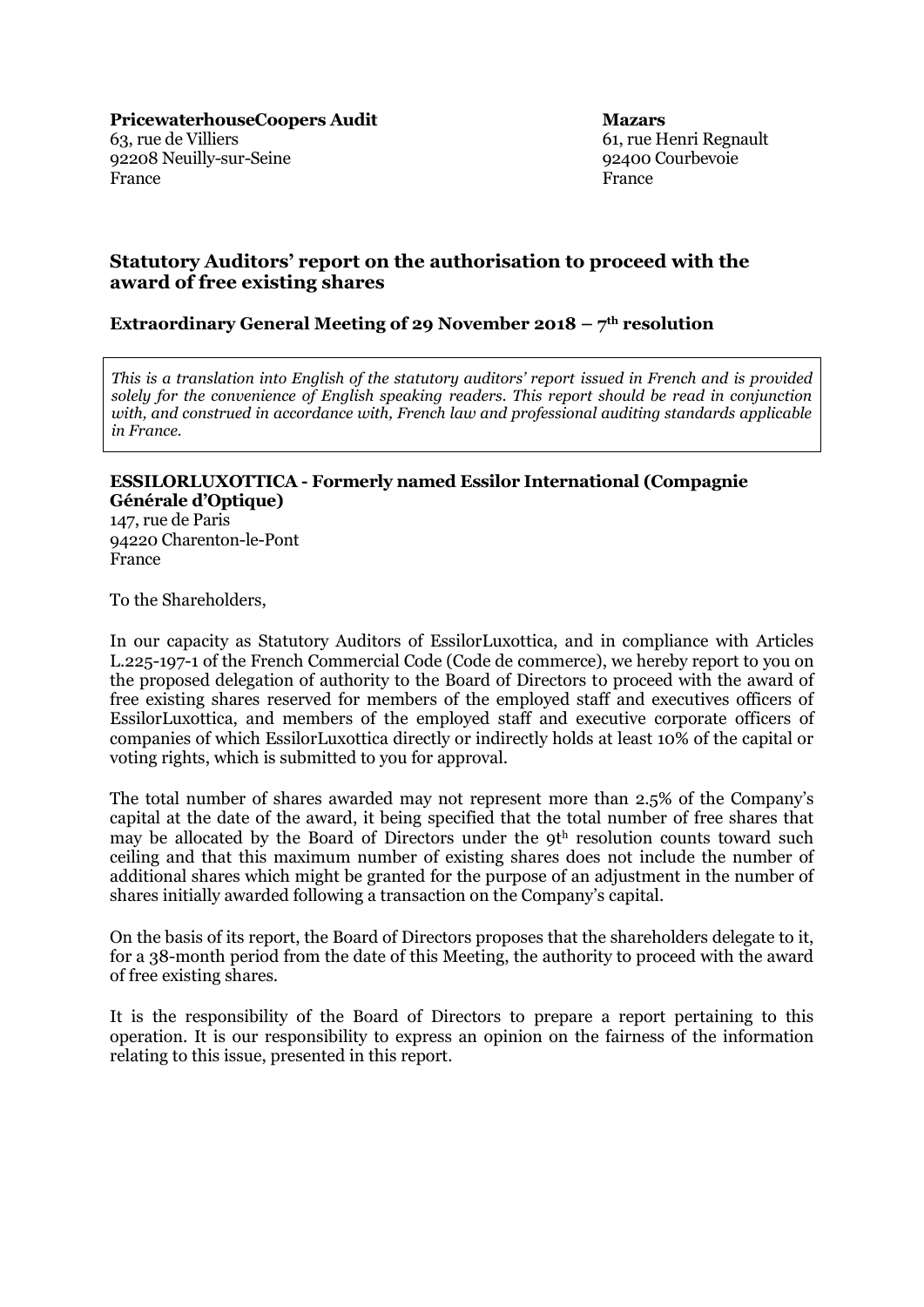#### **ESSILORLUXOTTICA - Formerly named Essilor International (Compagnie Générale d'Optique)** *Statutory Auditors' report on the authorisation to proceed with the award of free existing shares* **Page 3**

We performed the procedures that we deemed necessary in accordance with professional standards applicable in France to such engagements. These procedures consisted in verifying the information contained in the Board of Directors' report pertaining to this operation, comply with the applicable legal provisions.

We have no matters to report on the information contained in the Board of Directors' report pertaining to this operation, the award of free existing shares.

Neuilly-sur-Seine and Courbevoie, 8 November 2018

The Statutory Auditors

PricewaterhouseCoopers Audit Mazars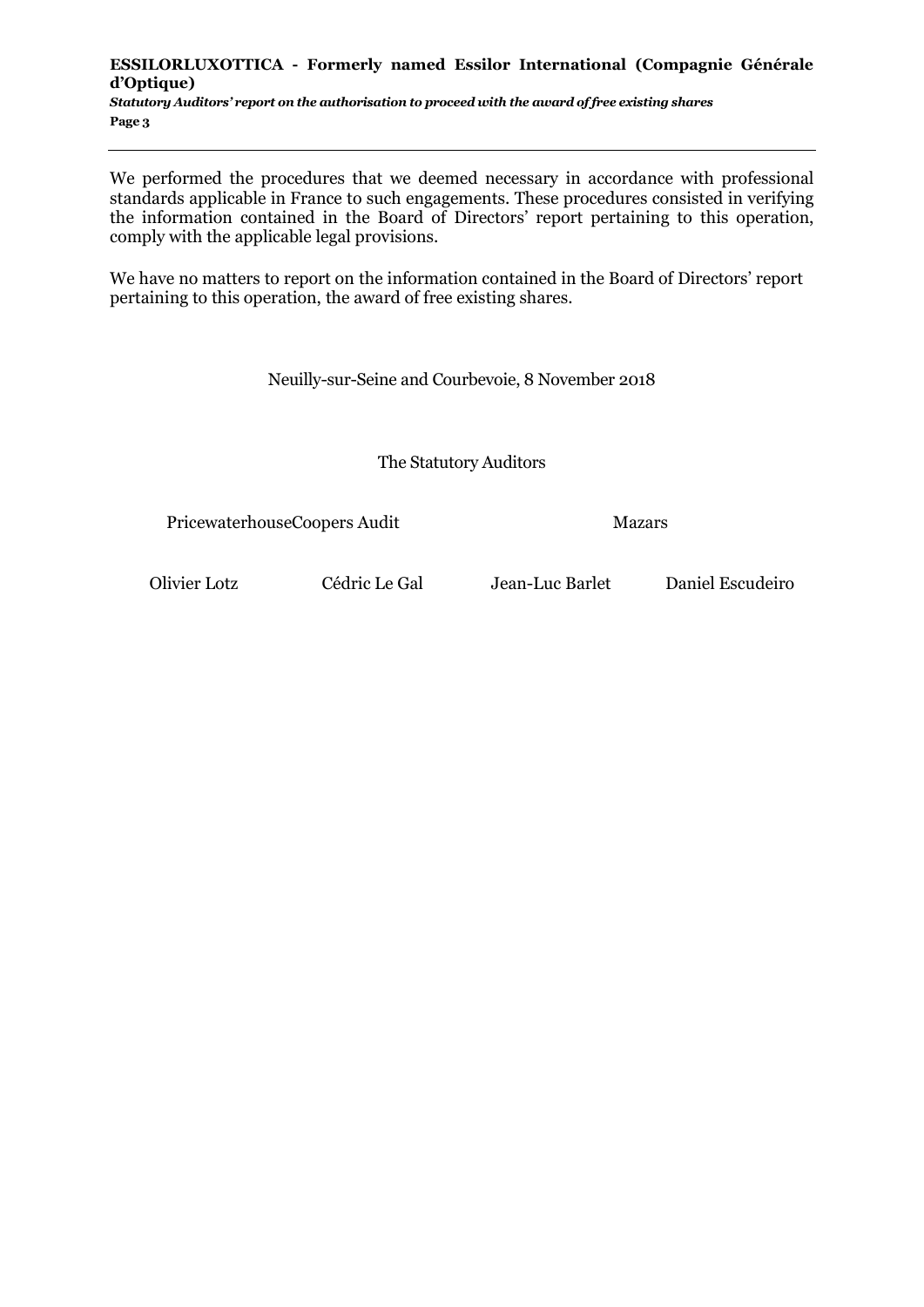### **ESSILORLUXOTTICA - Formerly named Essilor International (Compagnie Générale d'Optique)**

**Statutory Auditors' report on the authorization to proceed with the award of stock options**

**Extraordinary General Meeting of 29 November 2018 – 8th resolution**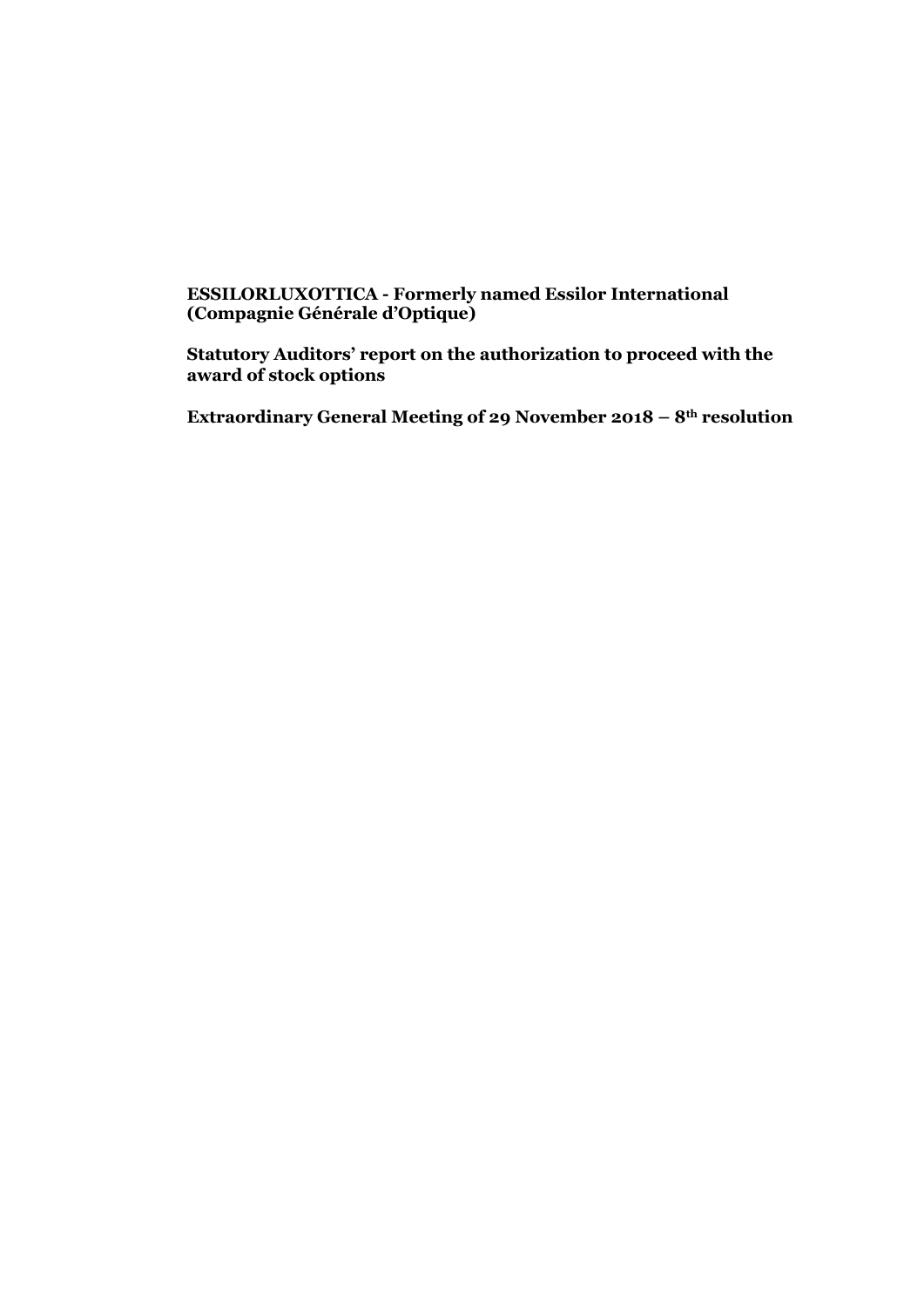61, rue Henri Regnault 92400 Courbevoie France

# **Statutory Auditors' report on the authorization to proceed with the award of stock options**

## **Extraordinary General Meeting of 29 November 2018 – 8th resolution**

*This is a translation into English of the statutory auditors' report issued in French and is provided solely for the convenience of English speaking readers. This report should be read in conjunction with, and construed in accordance with, French law and professional auditing standards applicable in France.*

# **ESSILORLUXOTTICA - Formerly named Essilor International (Compagnie Générale d'Optique)**

147, rue de Paris 94220 Charenton-le-Pont France

To the Shareholders,

In our capacity as Statutory Auditors of EssilorLuxottica and in compliance with the articles L. 225-177 and R. 225-144 of the French Commercial Code (Code de commerce), we hereby report to you on the proposed delegation of authority to the Board of Directors to proceed with the award of stock options reserved for employees EssilorLuxottica and its related companies under the terms of Article L. 225-180 of the French Commercial Code, which is submitted to you for approval.

The total number of stock options awarded may not represent more than 0.5% of the Company's capital at the date of the Board of Directors' decision to award.

On the basis of its report, your Board of Directors proposes that the shareholders delegate to it, for a 38-month period from the date of this Meeting, the authority to proceed with the award of stock options.

It is the responsibility of the Board of Directors to prepare a report on the reasons for the award of the stock options and on the proposed methods used for setting the purchase price. It is our responsibility to express our opinion on the proposed methods used for setting the purchase price of the shares.

We performed the procedures that we deemed necessary in accordance with professional standards applicable in France to such engagement. These procedures consisted, in particular, in verifying that the proposed methods used for setting the purchase price of the shares are specified in the Board of Directors' report and that they comply with the applicable legal provisions.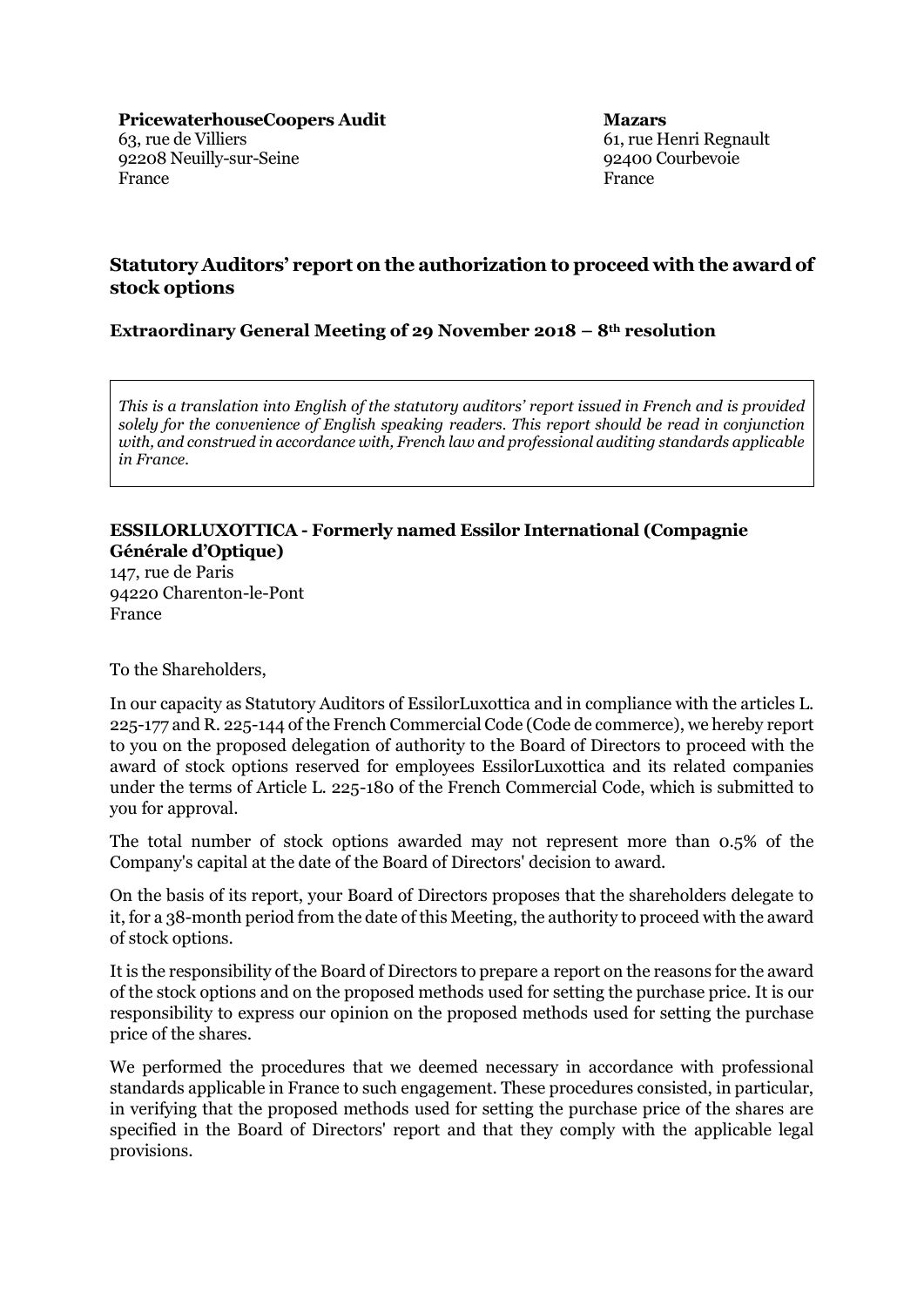#### **ESSILORLUXOTTICA - Formerly named Essilor International (Compagnie Générale d'Optique)** *Statutory Auditors' report on the authorization to proceed with the award of stock options*

**Page 3**

We have no matters to report on the proposed methods used for setting the purchase price of the shares.

Neuilly-sur-Seine and Courbevoie, 8 November 2018

The Statutory Auditors

PricewaterhouseCoopers Audit Mazars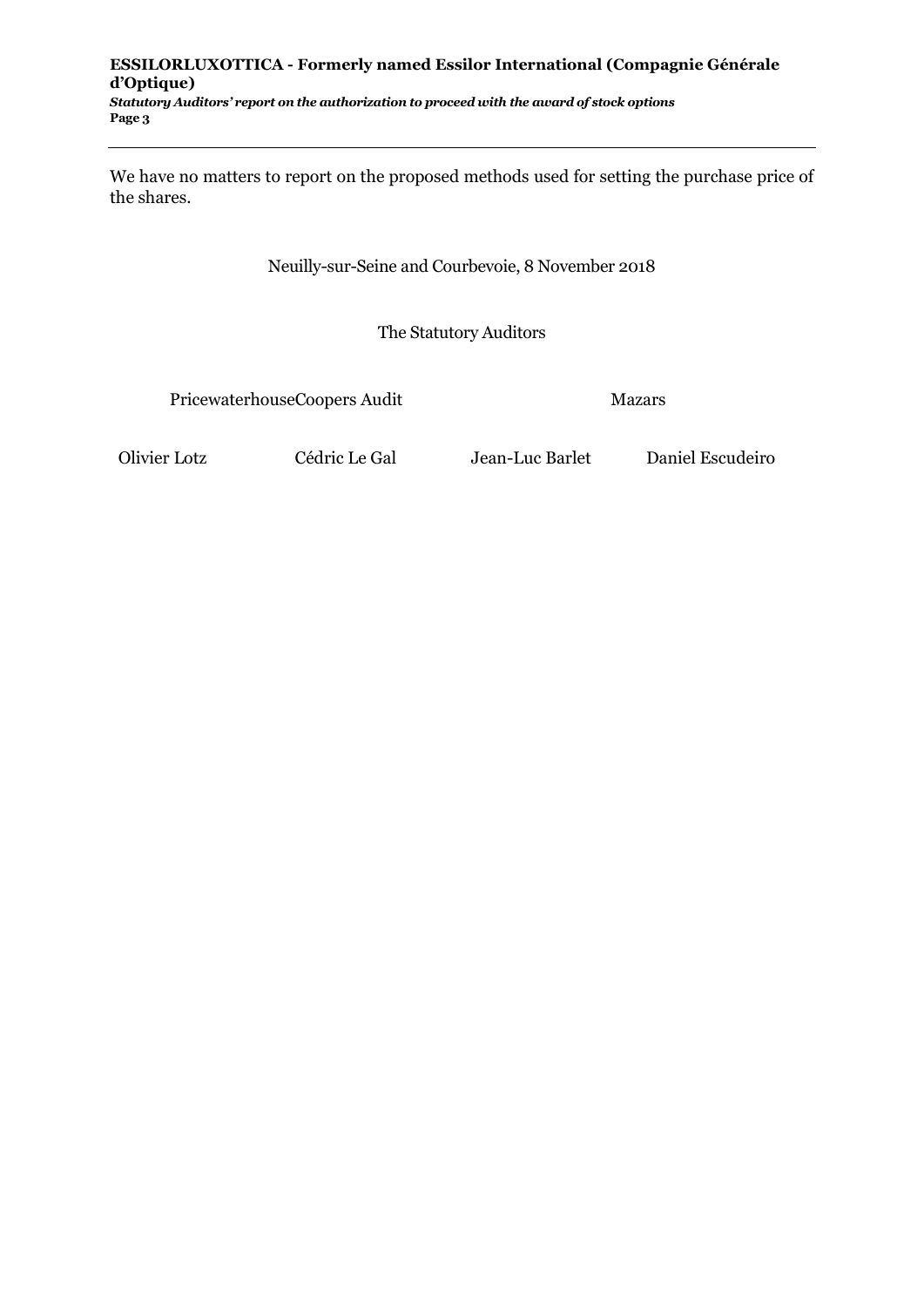### **ESSILORLUXOTTICA - Formerly named Essilor International (Compagnie Générale d'Optique)**

**Statutory Auditors' report on the authorization to proceed with the award of free existing shares**

**Extraordinary General Meeting of 29 November 2018 – 9th resolution**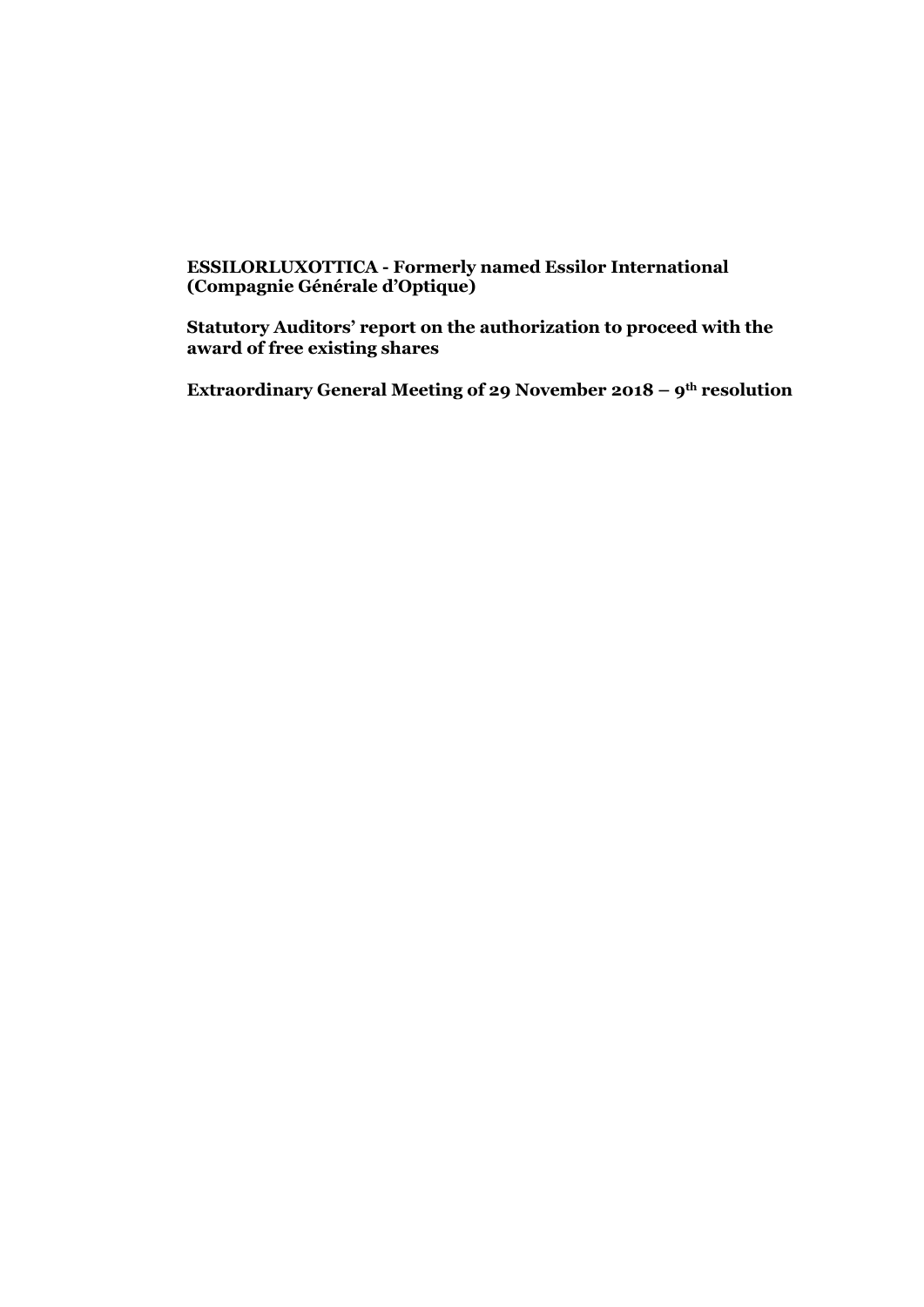61, rue Henri Regnault 92400 Courbevoie France

# **Statutory Auditors' report on the authorization to proceed with the award of free existing shares**

## **Extraordinary General Meeting of 29 November 2018 – 9th resolution**

*This is a translation into English of the statutory auditors' report issued in French and is provided solely for the convenience of English speaking readers. This report should be read in conjunction with, and construed in accordance with, French law and professional auditing standards applicable in France.*

# **ESSILORLUXOTTICA - Formerly named Essilor International (Compagnie Générale d'Optique)**

147, rue de Paris 94220 Charenton-le-Pont France

To the Shareholders,

In our capacity as Statutory Auditors of your company and in compliance with the article L. 225-197-1 of the French Commercial Code (Code de commerce), we hereby report to you on the proposed delegation of authority to proceed with the award of free existing shares reserved for certain employees of the Luxottica group, which is submitted to you for approval. These employees, who benefited from a retention plan in cash prior to the date on which Luxottica shares were transferred to your Company, will be offered to convert it into EssilorLuxottica shares.

The total number of shares, that may be allocated under this authorization, will count towards the ceiling set in the 7th resolution submitted to you for approval and will not represent more than 2.5% of the Company's capital at the date of the award.

On the basis of its report, your Board of Directors proposes that the shareholders delegate to it, for a 38-month period from the date of this Meeting, the authority to proceed with the award of free existing shares.

It is the responsibility of the Board of Directors to prepare a report pertaining to this operation. It is our responsibility to express an opinion on the fairness of the information relating to the information presented in this report.

We performed the procedures that we deemed necessary in accordance with professional standards applicable in France to such engagements. These procedures consisted, in particular, in verifying that the information contained in the Board of Directors' report pertaining to this operation complies with the applicable legal provisions.